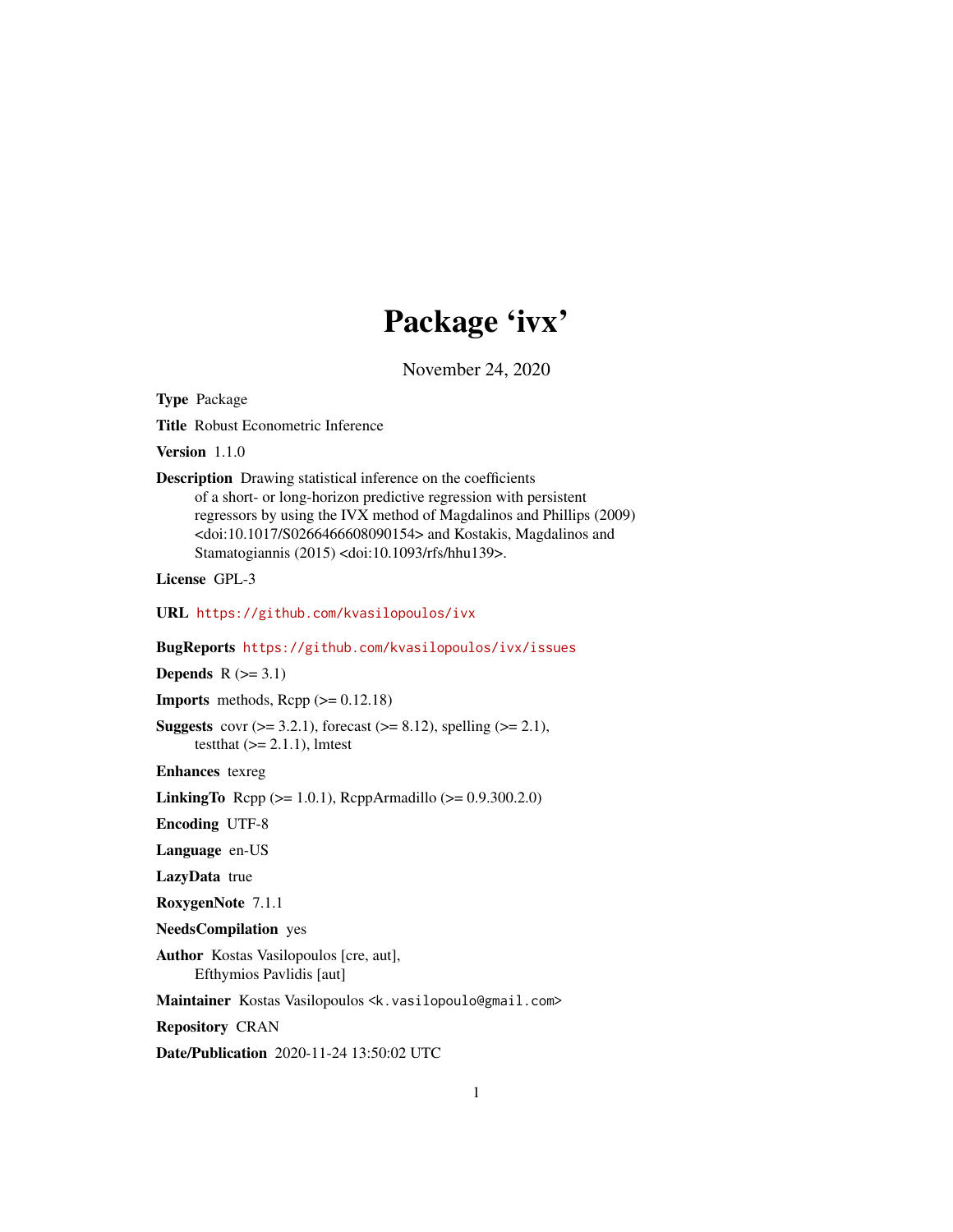## <span id="page-1-0"></span>R topics documented:

|  |  | $\overline{4}$ |
|--|--|----------------|
|  |  |                |
|  |  |                |
|  |  |                |
|  |  |                |
|  |  |                |
|  |  |                |
|  |  |                |
|  |  |                |
|  |  |                |
|  |  |                |
|  |  |                |
|  |  |                |

#### **Index** and the contract of the contract of the contract of the contract of the contract of the contract of the contract of the contract of the contract of the contract of the contract of the contract of the contract of th

ac\_test *Autocorrelation tests*

#### Description

Autocorrelation tests

#### Usage

 $ac\_test(x, lag\_max = 5)$ 

#### Arguments

| x       | the residuals or an ivx object. |
|---------|---------------------------------|
| lag_max | the maximum length of lags.     |

#### Examples

```
obj \le ivx(hpi \le cpi + def + int + log(res), data = ylpc)
lmtest::bgtest(hpi ~ cpi + def + int + log(res), data = ylpc)
ac_test(obj, 5)
```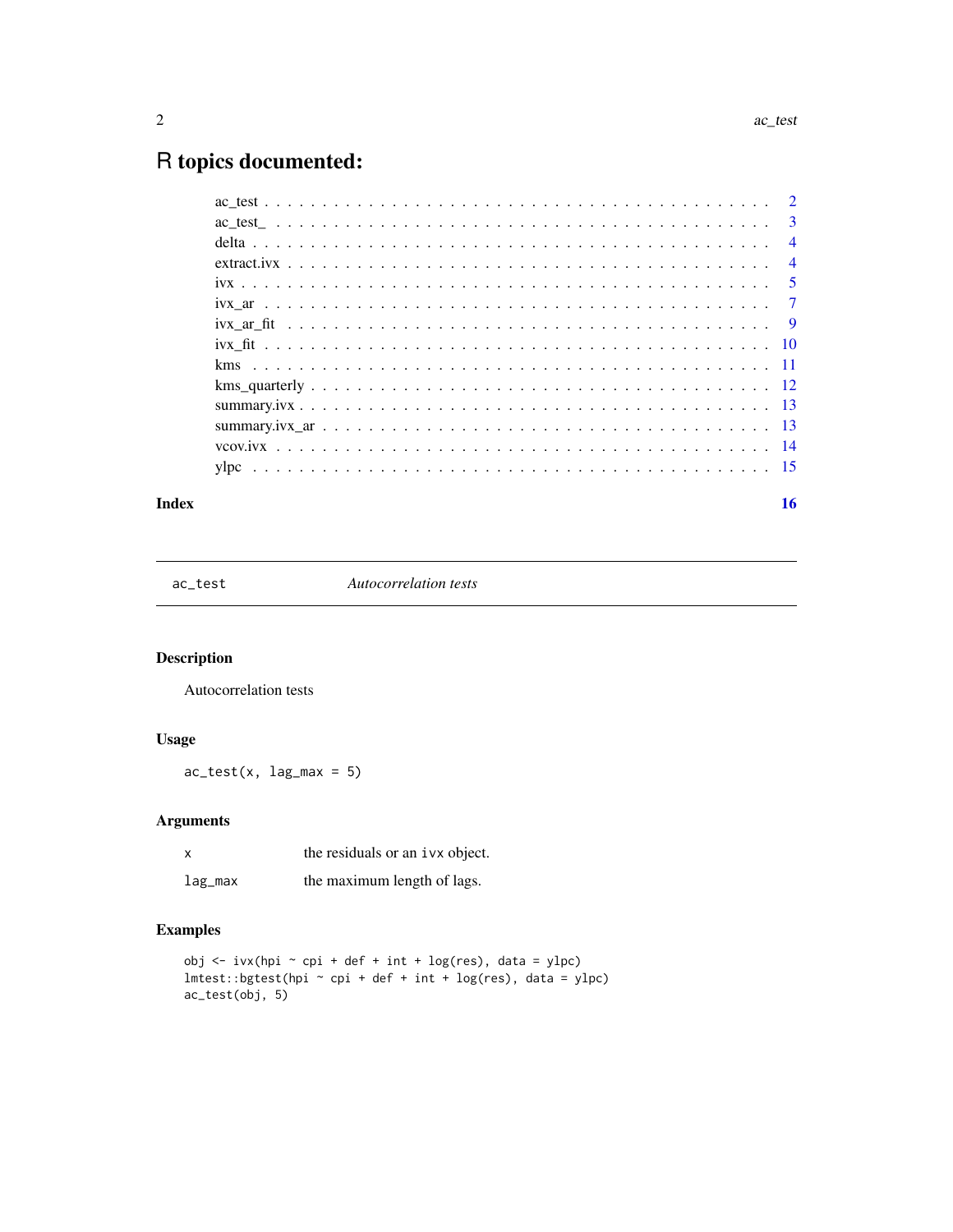<span id="page-2-0"></span>

- ac\_test\_wald: Wald test
- ac\_test\_lb: Ljung-Box
- ac\_test\_bp: Box-Pierce
- ac\_test\_bg: Breusch-Godfrey

#### Usage

ac\_test\_wald(x, lag) ac\_test\_lb(x, lag) ac\_test\_bp(x, lag) ac\_test\_bg(x, order, type, fill)

#### Arguments

| $\mathsf{x}$ | an ivx model or a numeric vector, usually the residuals from an ols regression.                                                  |
|--------------|----------------------------------------------------------------------------------------------------------------------------------|
| lag          | the number of lags.                                                                                                              |
| order        | lag TODO                                                                                                                         |
| type         | the type of test statistic to be returned. Either "Chisq" for the Chi-squared test<br>statistic or "F" for the F test statistic. |
| fill         | starting values for the lagged residuals in the auxiliary regression. By default 0<br>but can also be set to NA.                 |

#### Details

#' If p-value < 0.051: You can reject the null hypothesis assuming a 5% chance of making a mistake. So you can assume that your values are showing dependence on each other.

#### Value

a numeric scalar or numeric vector.

#### See Also

Box.test lmtest::bgtest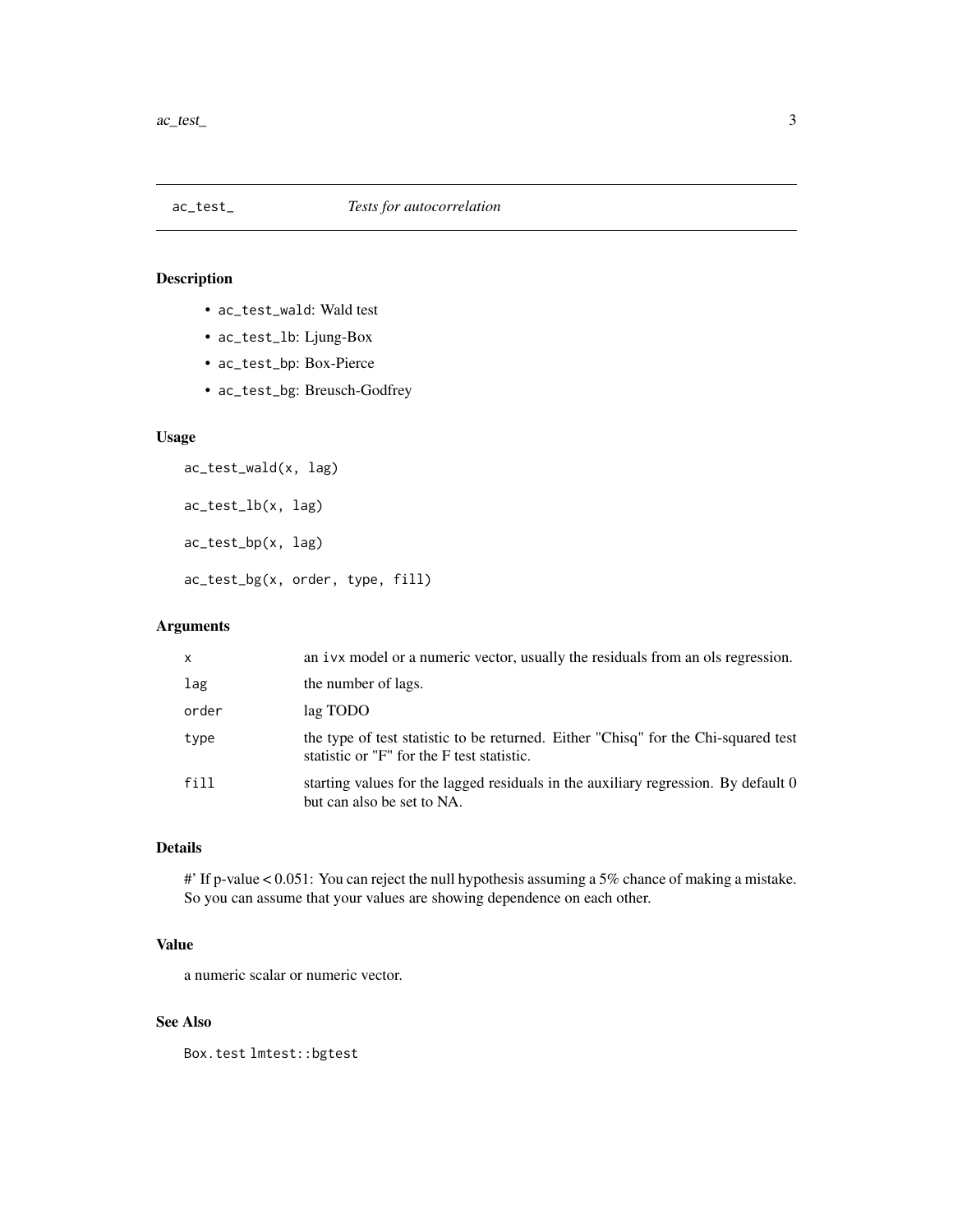#### Examples

```
mdl <- ivx(hpi ~ cpi + inv, data = ylpc)
ac_test_wald(mdl)
```
#### delta *Calculate the delta coefficient*

#### Description

Computes the long-run correlation coefficient between the residuals of the predictive regression and the autoregressive model for the regressor.

#### Usage

delta(object)

#### Arguments

object on object of class "ivx"

#### Value

A vector of the estimated correlation coefficients. This should have row and column names corresponding to the parameter names given by the coef method.

#### Examples

mod  $\le$  ivx(Ret  $\sim$  LTY, data = monthly) delta(mod)

extract.ivx extract *method for* ivx *objects*

#### Description

extract method for ivx objects

<span id="page-3-0"></span>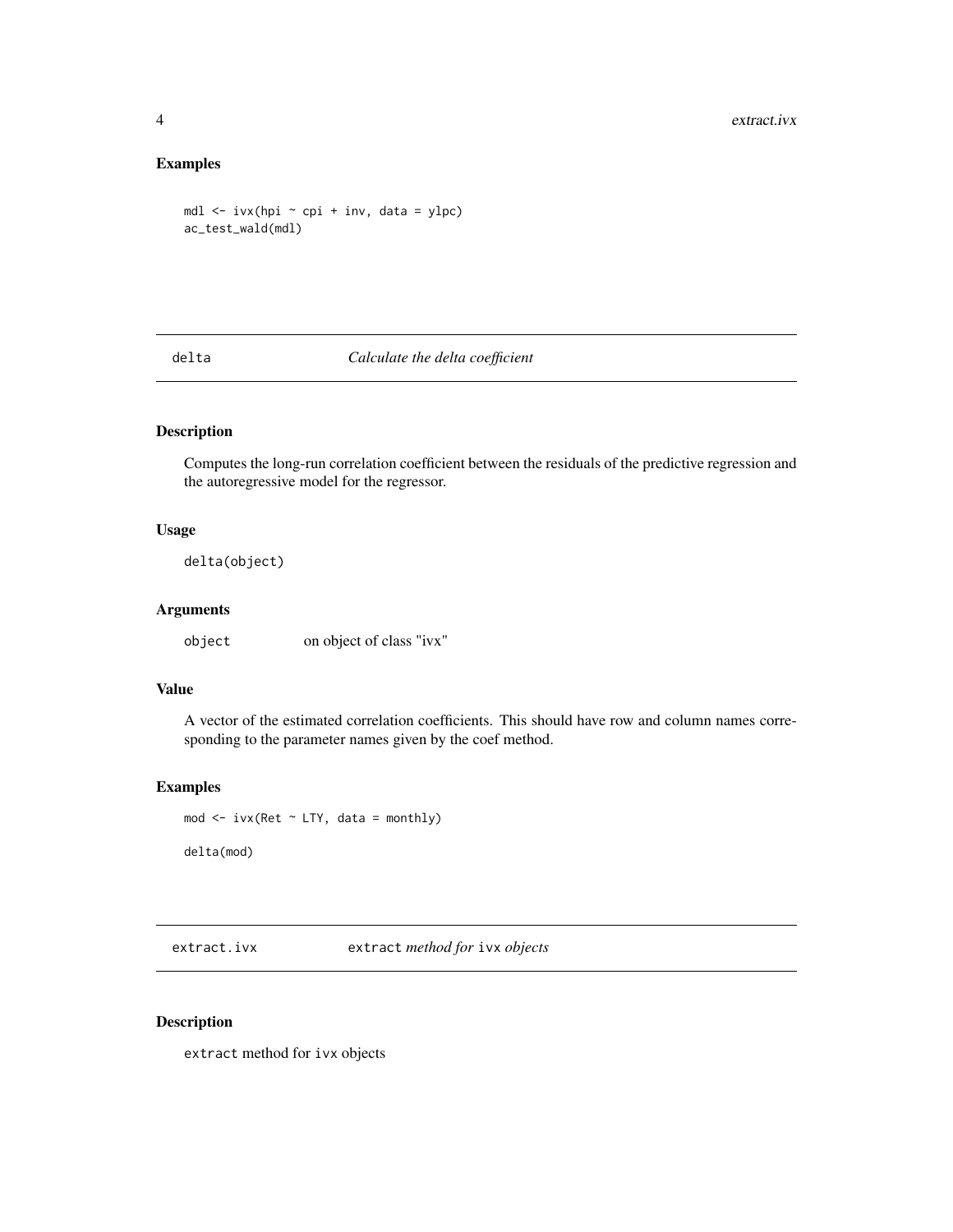#### Usage

```
extract.ivx(
 model,
  include.wald = TRUE,
  include.nobs = TRUE,
  include.aic = FALSE,
  include.bic = FALSE,
  include.rsquared = FALSE,
  include.adjrs = FALSE,
  ...
)
extract.ivx_ar(
  model,
  include.wald = TRUE,
  include.nobs = TRUE,
  include.aic = FALSE,
  include.bic = FALSE,
  include.rsquared = FALSE,
  include.adjrs = FALSE,
  ...
\mathcal{E}
```
#### Arguments

| model            | A statistical model object.                                                    |  |
|------------------|--------------------------------------------------------------------------------|--|
| include.wald     | Report the Wald statistic.                                                     |  |
| include.nobs     | Report the number of observations in the GOF block?                            |  |
| include.aic      | Report Akaike's Information Criterion (AIC) in the GOF block?                  |  |
| include.bic      | Report the Bayesian Information Criterion (BIC) in the GOF block?              |  |
| include.rsquared |                                                                                |  |
|                  | Report the R-squared.                                                          |  |
| include.adjrs    | Report the Adjusted R-squared.                                                 |  |
| .                | Custom parameters, which are handed over to subroutines. Currently not in use. |  |
|                  |                                                                                |  |

<span id="page-4-1"></span>ivx *Fitting IVX Models*

#### Description

ivx fits predictive regression models. The method allows standard chi-square testing for regressors with different degrees of persistence, from stationary to mildly explosive, and can be used for both short- and long-horizon predictive regressions.

<span id="page-4-0"></span> $\frac{1}{2}$  ivx  $\frac{5}{2}$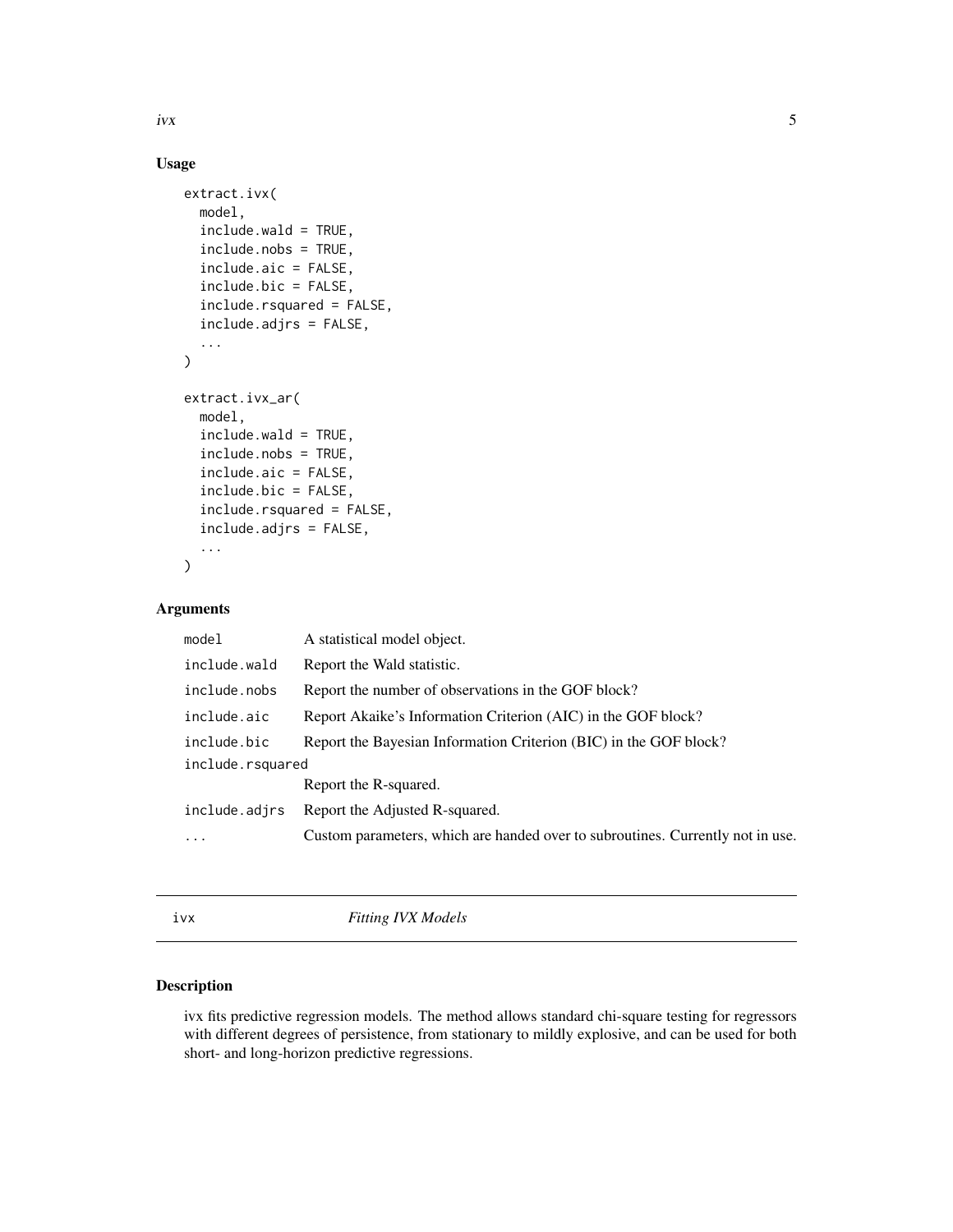#### <span id="page-5-0"></span>Usage

```
ivx(
  formula,
  data,
  horizon,
  na.action,
  weights,
  contrasts = NULL,
  offset,
  model = TRUE,x = FALSE,
  y = FALSE,
  ...
\mathcal{L}## S3 method for class 'ivx'
```

```
print(x, digits = max(3L, getOption("digits") - 3L), ...)
```

| formula   | an object of class "formula" (or one that can be coerced to that class): a symbolic<br>description of the model to be fitted.                                                                                                                                                                                                                                              |
|-----------|----------------------------------------------------------------------------------------------------------------------------------------------------------------------------------------------------------------------------------------------------------------------------------------------------------------------------------------------------------------------------|
| data      | n optional data frame, list or environment (or object coercible by as . data. frame<br>to a data frame) containing the variables in the model. If not found in data, the<br>variables are taken from environment(formula), typically the environment from<br>which lm is called.                                                                                           |
| horizon   | is the horizon (default horizon $= 1$ corresponds to a short-horizon regression).                                                                                                                                                                                                                                                                                          |
| na.action | a function which indicates what should happen when the data contain NAs. The<br>default is set by the na. action setting of options, and is na. fail if that is un-<br>set. The 'factory-fresh' default is na.omit. Another possible value is NULL, no<br>action. Value na. exclude can be useful.                                                                         |
| weights   | an optional vector of weights to be used in the fitting process. Should be NULL<br>or a numeric vector. If non-NULL, weighted least squares is used with weights<br>weights (that is, minimizing sum(w*e^2)); otherwise ordinary least squares is<br>used.                                                                                                                 |
| contrasts | an optional list. See the contrasts. arg of model. matrix. default.                                                                                                                                                                                                                                                                                                        |
| offset    | this can be used to specify an a priori known component to be included in the<br>linear predictor during fitting. This should be NULL or a numeric vector or<br>matrix of extents matching those of the response. One or more offset terms can<br>be included in the formula instead or as well, and if more than one are specified<br>their sum is used. See model.offset |
| model     | logical. If TRUE the model.frame of the fit is returned.                                                                                                                                                                                                                                                                                                                   |
| х         | an object of class "ivx", usually, a result of a call to ivx.                                                                                                                                                                                                                                                                                                              |
| у         | logical. If TRUE the response of the fit is returned.                                                                                                                                                                                                                                                                                                                      |
| .         | additional arguments to be passed to the low level regression fitting functions<br>(see $lm$ ).                                                                                                                                                                                                                                                                            |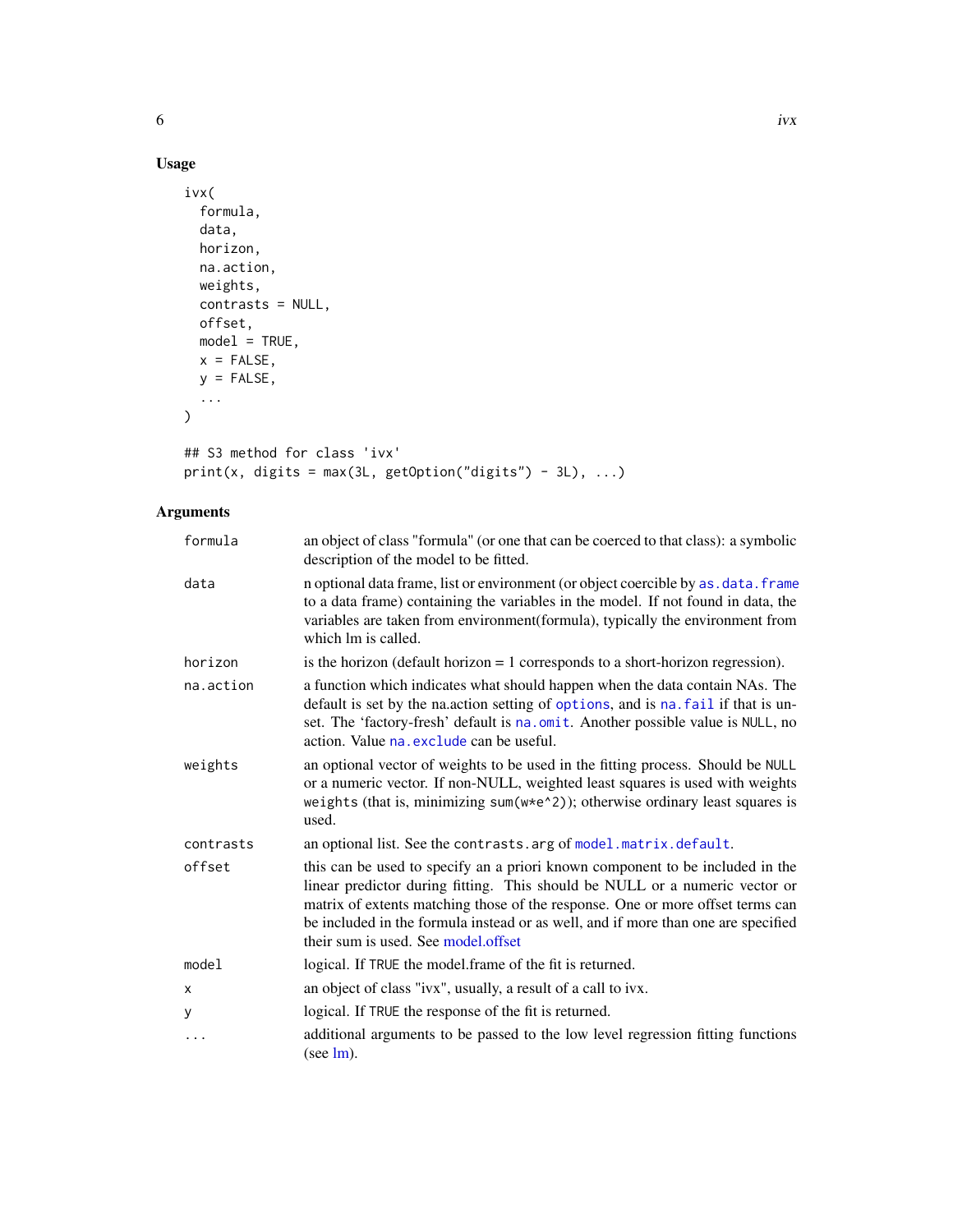<span id="page-6-0"></span>ivx\_ar 7

digits the number of significant digits to use when printing.

#### Value

an object of class "ivx".

#### References

Magdalinos, T., & Phillips, P. (2009). Limit Theory for Cointegrated Systems with Moderately Integrated and Moderately Explosive Regressors. Econometric Theory, 25(2), 482-526.

Kostakis, A., Magdalinos, T., & Stamatogiannis, M. P. (2014). Robust econometric inference for stock return predictability. The Review of Financial Studies, 28(5), 1506-1553.

#### Examples

```
# Univariate
ivx(Ret ~ LTY, data = kms)# Multivariate
ivx(Ret ~ TTY + TBL, data = kms)# Longer horizon
ivx(Ret ~ LTY + TBL, data = kms, horizon = 4)wt <- runif(nrow(kms))
ivx(Ret ~ LTY, data = kms, weights = wt)
```
ivx\_ar *Fitting IVX-AR Models*

#### Description

ivx\_ar implements the Yang et al (2020) new instrumental variable based Wald statistic (IVX-AR) which accounts for serial correlation and heteroscedasticity in the error terms of the linear predictive regression model.

#### Usage

```
ivx_ar(
  formula,
  data,
 horizon,
  ar = "auto",ar\_ic = c("bic", "aic", "aicc"),ar_max = 5,
  ar\_grid = function(x) seq(x - 0.3, x + 0.3, by = 0.02),
```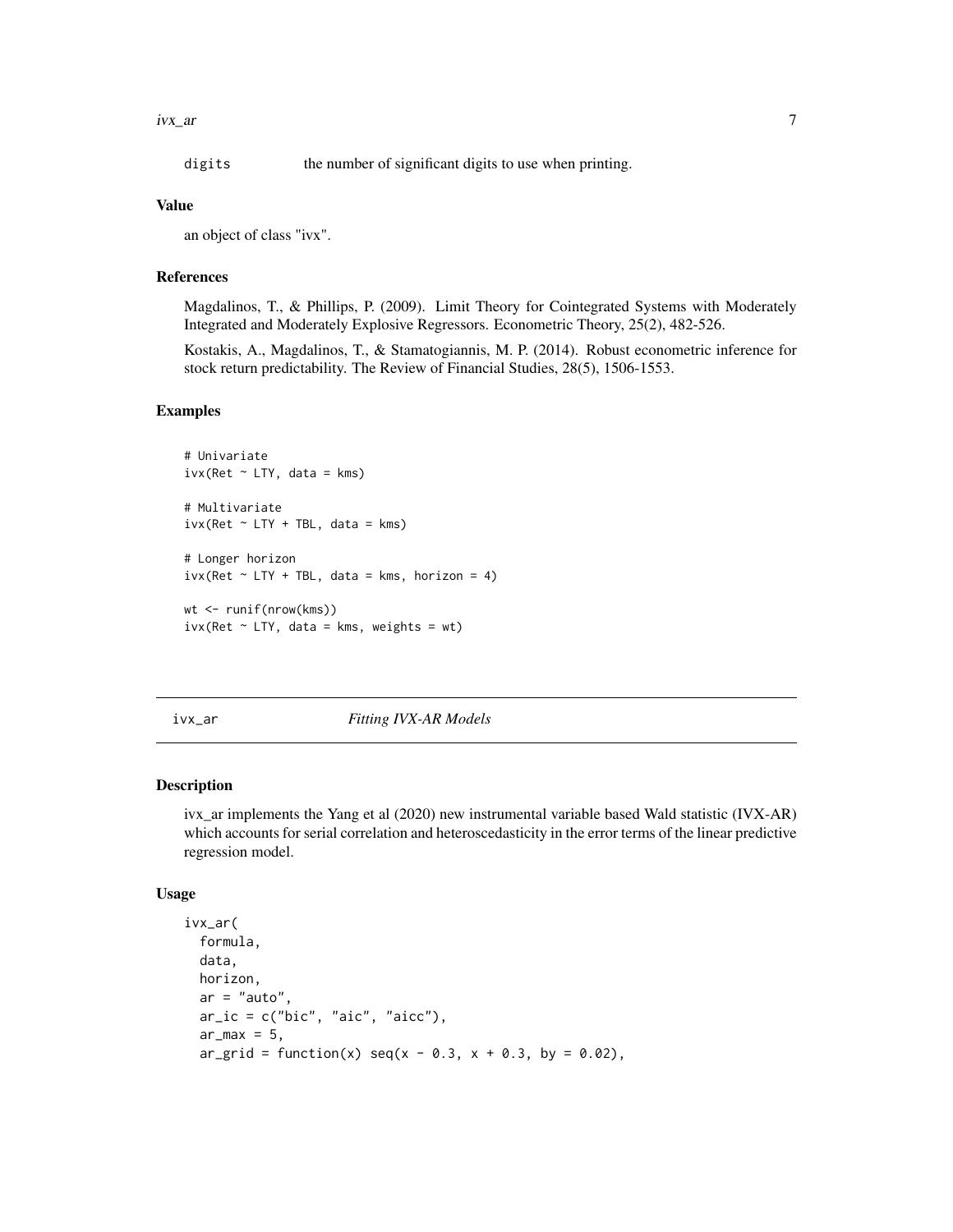```
na.action,
  contrasts = NULL,
  offset,
  model = TRUE,x = FALSE,
  y = FALSE,
  ...
\lambda## S3 method for class 'ivx_ar'
print(x, digits = max(3L, getOption("digits") - 3L), ...)
```

| formula   | an object of class "formula" (or one that can be coerced to that class): a symbolic<br>description of the model to be fitted.                                                                                                                                                                                                                                              |
|-----------|----------------------------------------------------------------------------------------------------------------------------------------------------------------------------------------------------------------------------------------------------------------------------------------------------------------------------------------------------------------------------|
| data      | n optional data frame, list or environment (or object coercible by as . data. frame<br>to a data frame) containing the variables in the model. If not found in data, the<br>variables are taken from environment(formula), typically the environment from<br>which lm is called.                                                                                           |
| horizon   | is the horizon (default horizon $= 1$ corresponds to a short-horizon regression).                                                                                                                                                                                                                                                                                          |
| ar        | Method to include the autoregressive terms. "auto" find the optimal ar order by<br>using the information criteria. $ar = 0$ reduces to simple ivx. $ar > 1$ uses a fixed<br>order to estimate the model.                                                                                                                                                                   |
| $ar\_ic$  | Information criterion to be used in model selection.                                                                                                                                                                                                                                                                                                                       |
| ar_max    | Maximum ar order of model to fit.                                                                                                                                                                                                                                                                                                                                          |
| ar_grid   | The ar grid sequence of which to iterate.                                                                                                                                                                                                                                                                                                                                  |
| na.action | a function which indicates what should happen when the data contain NAs. The<br>default is set by the na.action setting of options, and is na. fail if that is un-<br>set. The 'factory-fresh' default is na.omit. Another possible value is NULL, no<br>action. Value na exclude can be useful.                                                                           |
| contrasts | an optional list. See the contrasts. arg of model. matrix. default.                                                                                                                                                                                                                                                                                                        |
| offset    | this can be used to specify an a priori known component to be included in the<br>linear predictor during fitting. This should be NULL or a numeric vector or<br>matrix of extents matching those of the response. One or more offset terms can<br>be included in the formula instead or as well, and if more than one are specified<br>their sum is used. See model offset |
| model     | logical. If TRUE the model.frame of the fit is returned.                                                                                                                                                                                                                                                                                                                   |
| х         | an object of class "ivx_ar", usually, a result of a call to ivx_ar.                                                                                                                                                                                                                                                                                                        |
| у         | logical. If TRUE the response of the fit is returned.                                                                                                                                                                                                                                                                                                                      |
| $\cdot$   | additional arguments to be passed to the low level regression fitting functions<br>(see $lm$ ).                                                                                                                                                                                                                                                                            |
| digits    | the number of significant digits to use when printing.                                                                                                                                                                                                                                                                                                                     |

<span id="page-7-0"></span>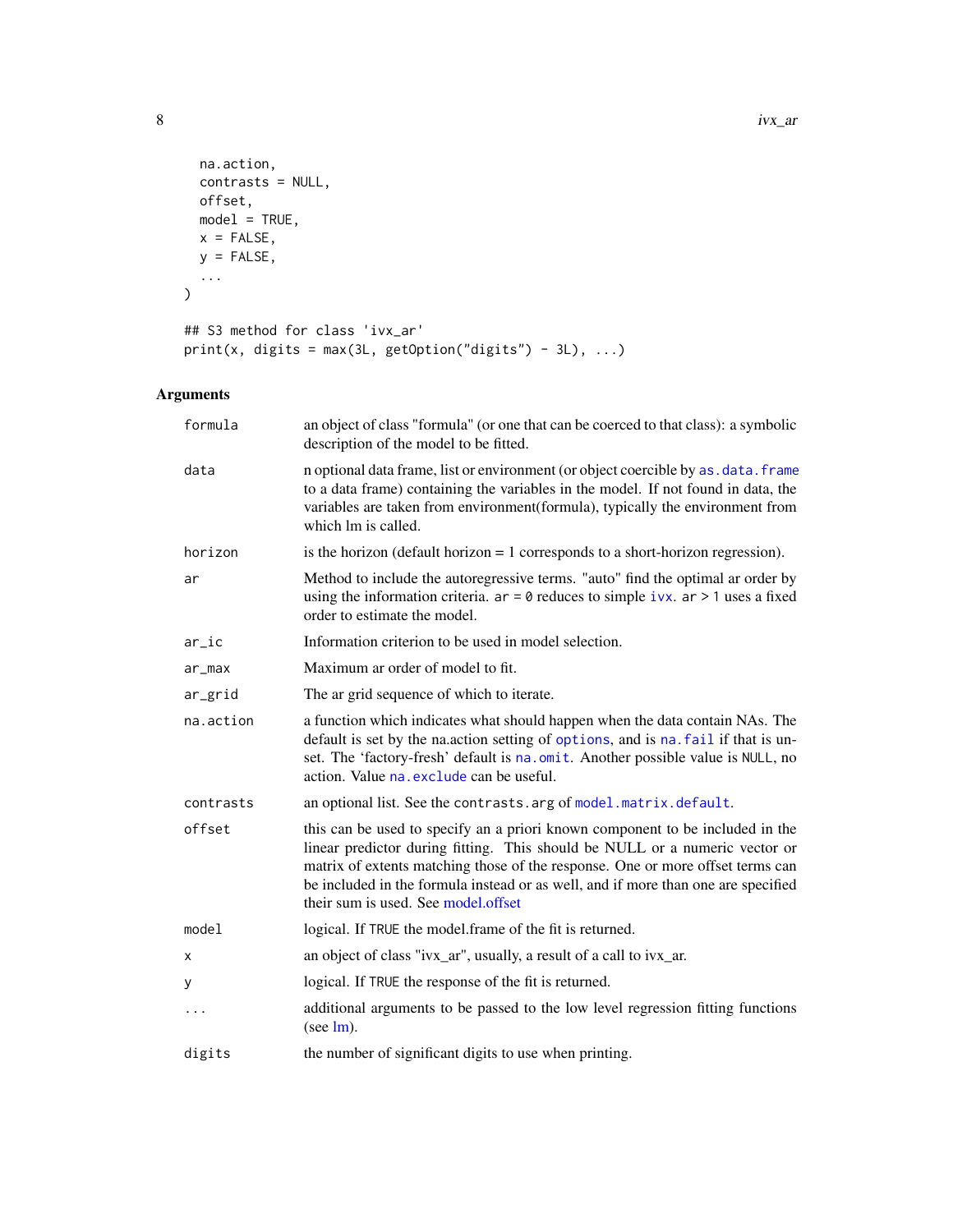#### <span id="page-8-0"></span>ivx\_ar\_fit 9

#### References

Yang, B., Long, W., Peng, L., & Cai, Z. (2020). Testing the Predictability of US Housing Price Index Returns Based on an IVX-AR Model. Journal of the American Statistical Association, 1-22. DOI: doi: [10.1080/01621459.2019.1686392](https://doi.org/10.1080/01621459.2019.1686392)

#### Examples

```
ivx_ar(hpi ~ log(res) + cpi, ylpc)ivx_ar(hpi ~ log(res) + cpi, ylpc, ar_ic = "aic")
ivx_ar(hpi ~ log(res) + cpi, ylpc, ar = 1)
```
#### ivx\_ar\_fit *Fitter Functions for IVX-AR Models*

#### Description

Basic function called by ivx\_ar to fit predictive models. These should only be used directly by experienced users.

#### Usage

```
ivx_ar_fit(
 y,
 x,
 horizon = 1,
 offset = NULL,
 ar = "auto",ar_max = 5,
 ar\_ic = "bic",ar\_grid = function(x) seq(x - 0.3, x + 0.3, by = 0.02),
  ...
)
```

| y            | vector of observations of length n, or a matrix with n rows.                                                                                                                                             |
|--------------|----------------------------------------------------------------------------------------------------------------------------------------------------------------------------------------------------------|
| $\mathsf{x}$ | design matrix of dimension $n * p$ .                                                                                                                                                                     |
| horizon      | is the horizon (default horizon $= 1$ corresponds to a short-horizon regression).                                                                                                                        |
| offset       | (numeric of length n). This can be used to specify an <i>a priori</i> known component<br>to be included in the linear predictor during fitting.                                                          |
| ar           | Method to include the autoregressive terms. "auto" find the optimal ar order by<br>using the information criteria. $ar = 0$ reduces to simple ivx. $ar > 1$ uses a fixed<br>order to estimate the model. |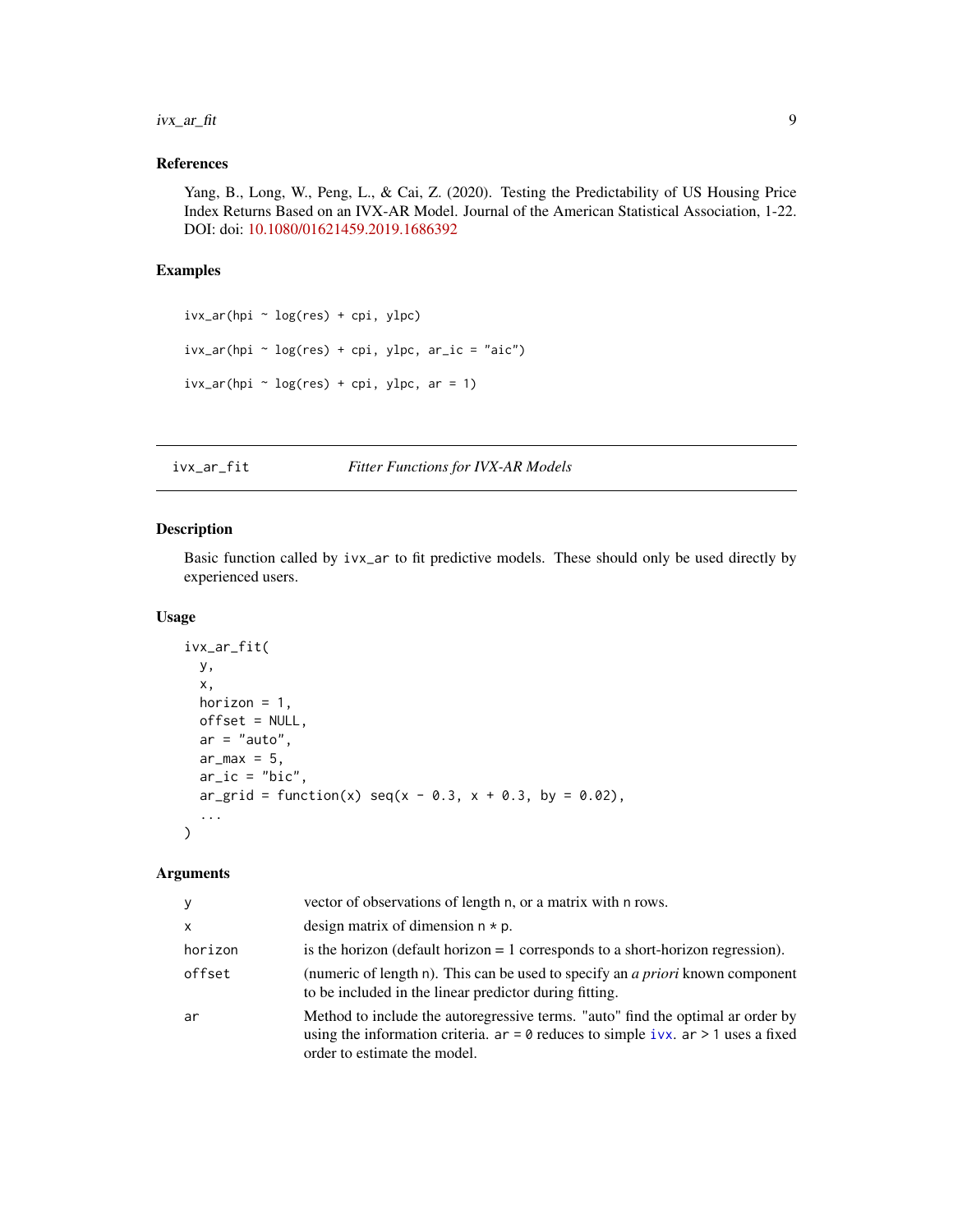<span id="page-9-0"></span>

| ar_max  | Maximum ar order of model to fit.                                                                                                                                                                                                                                       |
|---------|-------------------------------------------------------------------------------------------------------------------------------------------------------------------------------------------------------------------------------------------------------------------------|
| ar_ic   | Information criterion to be used in model selection.                                                                                                                                                                                                                    |
| ar_grid | The ar grid sequence of which to iterate.                                                                                                                                                                                                                               |
| .       | Further arguments passed to the function which is fitting the best AR model.<br>If $ar =$ "auto" then the internal function auto_ar is used, if $ar =$ "forecast"<br>then the function forecast: : auto. arima is used. If ar is of fixed length<br>then arima is used. |

#### Examples

```
ivx_ar_fit(monthly$Ret, as.matrix(monthly$LTY))
ivx_ar_fit(monthly$Ret, as.matrix(monthly$LTY), ar = 1)
```

| 1 V X | fi<br>t |
|-------|---------|
|       |         |

**Fitter Functions for IVX Models** 

#### Description

Basic function called by ivx to fit predictive models. These should only be used directly by experienced users.

#### Usage

```
ivx_fit(y, x, horizon = 1, offset = NULL, ...)
```

```
ivx_wfit(y, x, w, horizon = 1, offset = NULL, ...)
```
#### Arguments

| y            | vector of observations of length n, or a matrix with n rows.                                                                                                                       |
|--------------|------------------------------------------------------------------------------------------------------------------------------------------------------------------------------------|
| $\mathsf{x}$ | design matrix of dimension $n * p$ .                                                                                                                                               |
| horizon      | is the horizon (default horizon $= 1$ corresponds to a short-horizon regression).                                                                                                  |
| offset       | (numeric of length n). This can be used to specify an <i>a priori</i> known component<br>to be included in the linear predictor during fitting.                                    |
| $\ddots$ .   | currently disregarded.                                                                                                                                                             |
| W            | vector of weights (length n) to be used in the fitting process for the wfit func-<br>tions. Weighted least squares is used with weights w, i.e., $sum(w * e^2)$ is mini-<br>mized. |

#### Examples

ivx\_fit(monthly\$Ret, as.matrix(monthly\$LTY))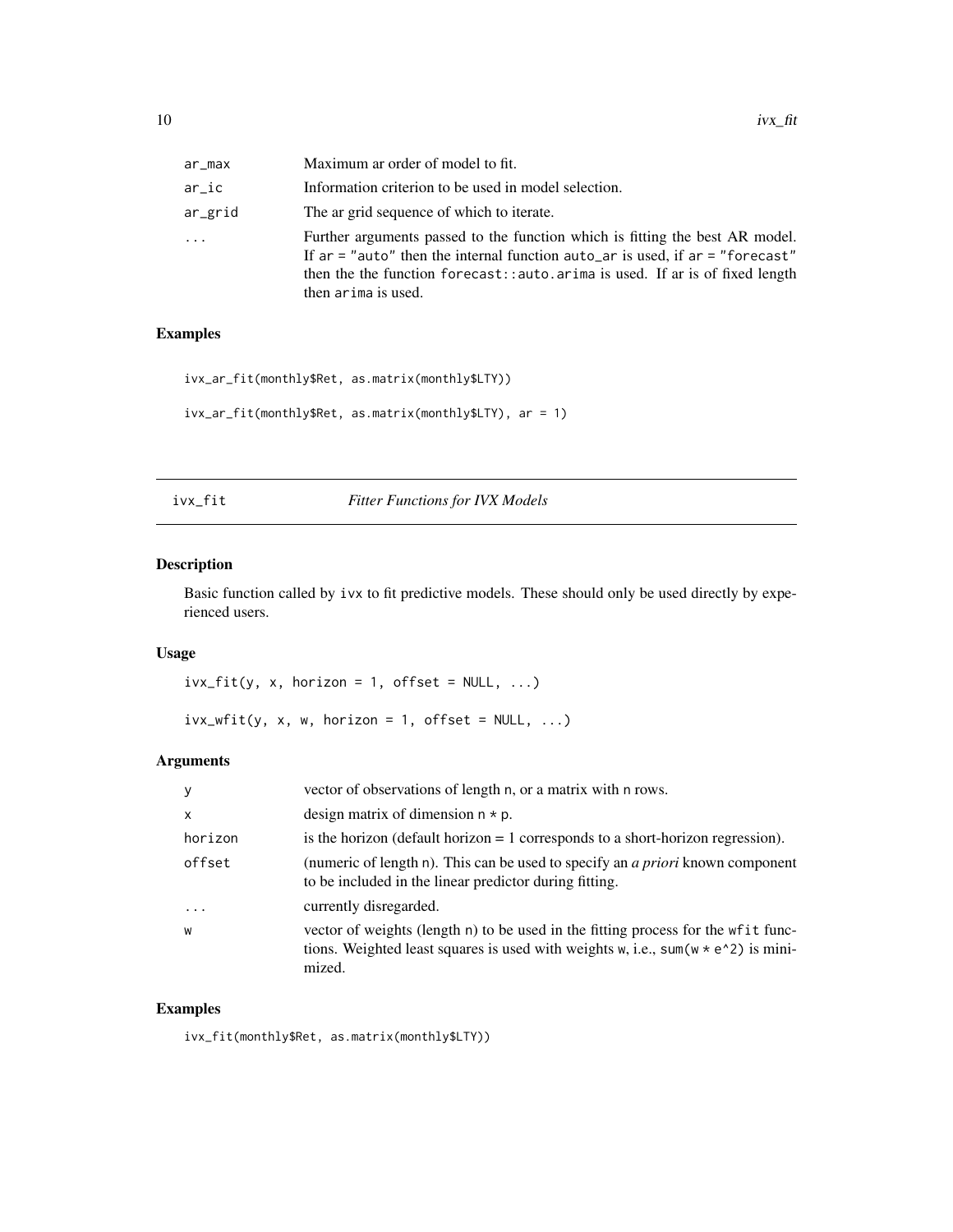<span id="page-10-0"></span>

The dataset that was used in Kostakis et al (2015), containing a range of financial variables.

- Date: year-month-date (monthly frequency)
- DE: dividend payout ratio
- LTY: long-term yield
- DY: dividend yield
- DP: dividend-price ratio
- TBL: T-bill rate
- EP: earnings-price ratio
- BM: book-to-market value ratio
- INF: inflation rate
- DFY: default yield spread
- NTIS: net equity expansion
- TMS: term spread
- Ret: S&P 500 value-weighted log excess returns

#### Usage

kms

#### Format

A data.frame with 13 variables and 1,033 observations.

#### Source

<https://drive.google.com/open?id=1FdT2STHO2Lnlweom4AwICVf-rpVMfgV4>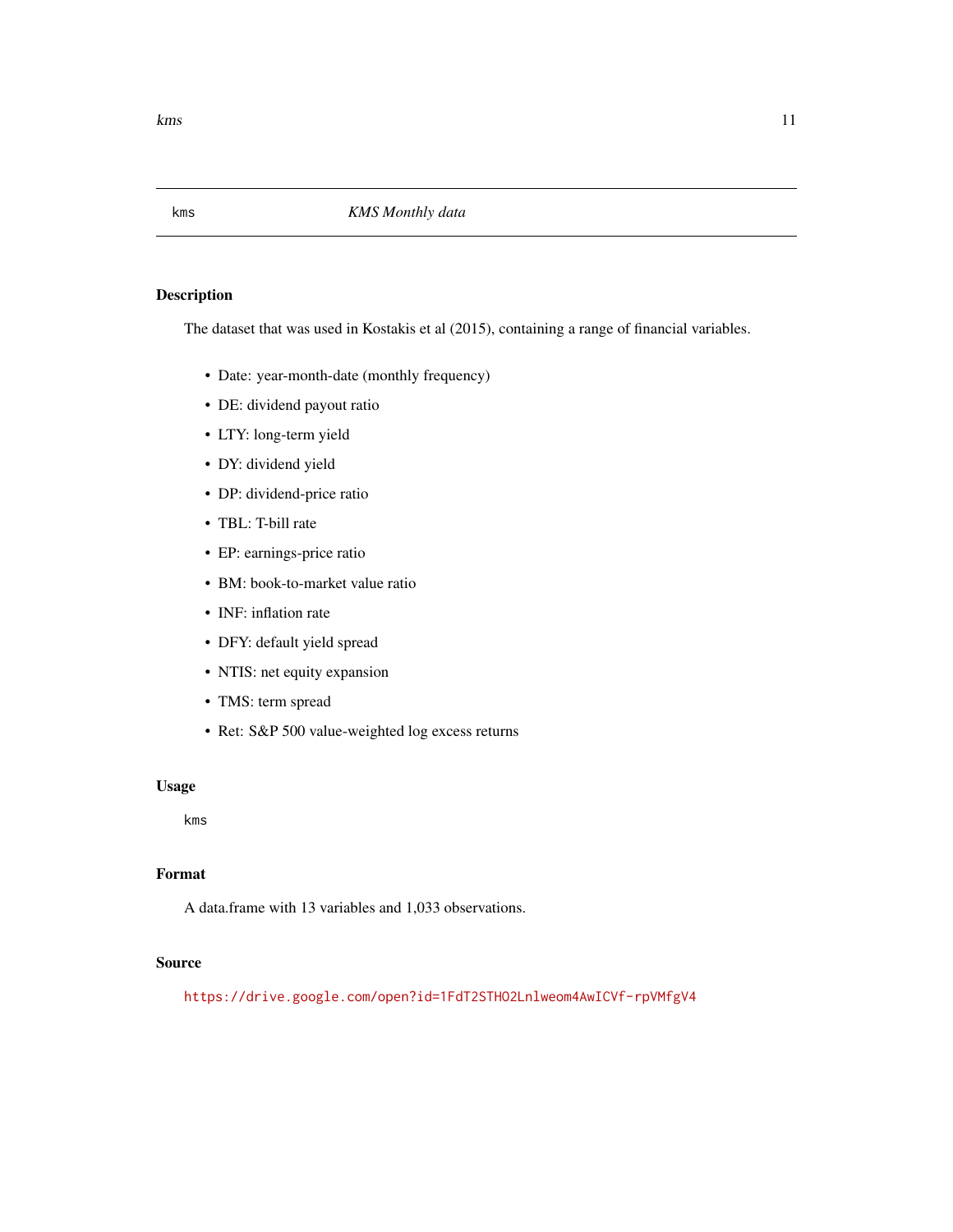<span id="page-11-0"></span>

The dataset that was used in Kostakis et al (2015), containing a range of financial variables.

- Date: year-month-date
- DE: dividend payout ratio
- LTY: long-term yield
- DY: dividend yield
- DP: dividend-price ratio
- TBL: T-bill rate
- EP: earnings-price ratio
- BM: book-to-market value ratio
- INF: inflation rate
- DFY: default yield spread
- NTIS: net equity expansion
- TMS: term spread
- Ret: S&P 500 value-weighted log excess returns

#### Usage

kms\_quarterly

#### Format

A data.frame with 13 variables and 345 observations.

#### Source

<https://drive.google.com/open?id=1FdT2STHO2Lnlweom4AwICVf-rpVMfgV4>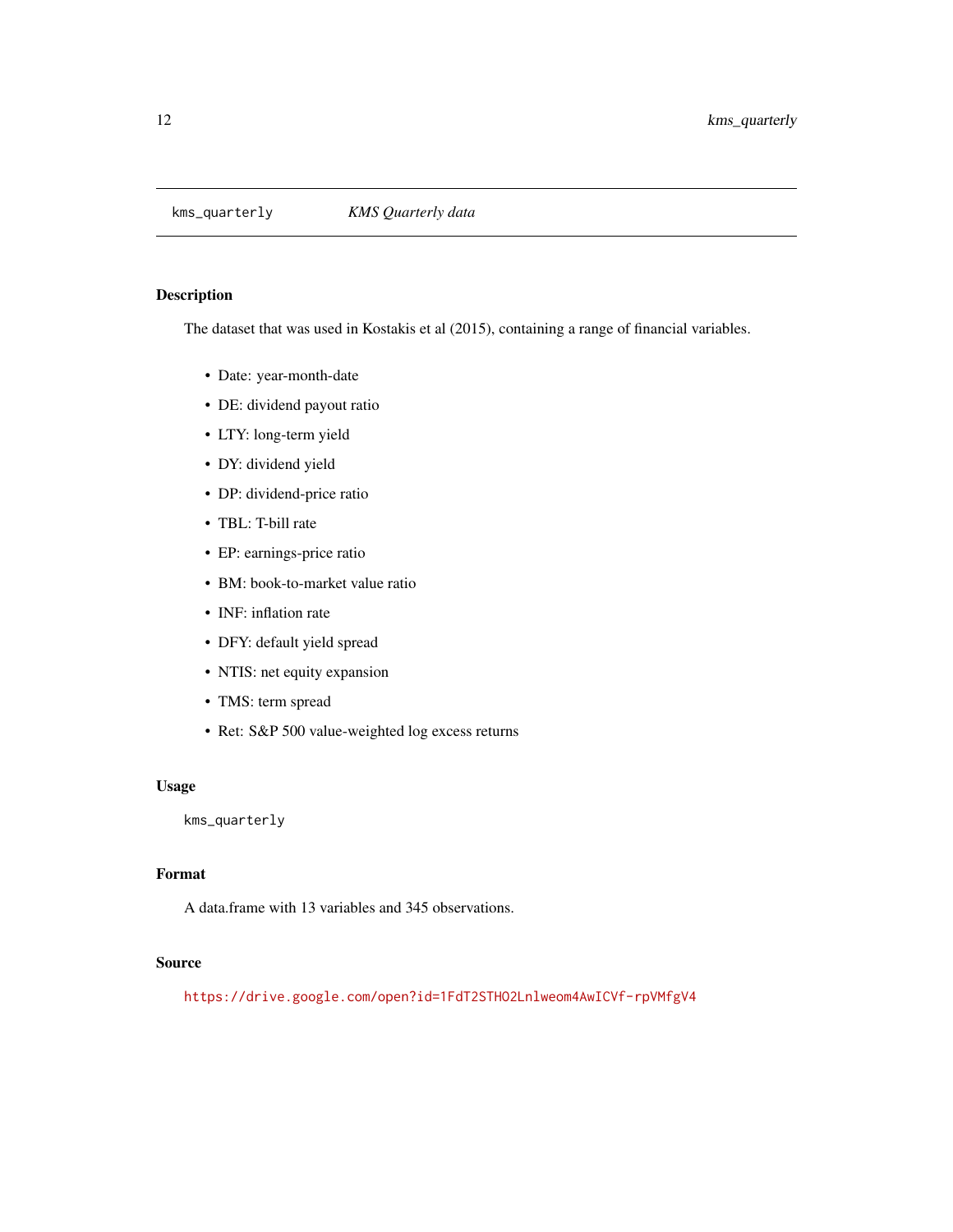<span id="page-12-0"></span>

summary method for class "ivx".

#### Usage

```
## S3 method for class 'ivx'
summary(object, ...)
## S3 method for class 'summary.ivx'
print(
  x,
  digits = max(3L, getOption("digits") - 3L),
  signif.stars = getOption("show.signif.stars"),
  ...
\overline{\phantom{a}}
```
#### Arguments

| object       | object of class "ivx", usually, a result of a call to ivx.                    |
|--------------|-------------------------------------------------------------------------------|
| $\cdots$     | further arguments passed to or from other methods.                            |
| $\mathsf{x}$ | an object of class "summary. Im", usually, a result of a call to summary. Im. |
| digits       | the number of significant digits to use when printing.                        |
| signif.stars | logical. If TRUE, 'significance stars' are printed for each coefficient.      |

#### Examples

mod  $\le$  ivx(Ret  $\sim$  LTY, data = monthly) summary(mod)

summary.ivx\_ar *Summarizing IVX-AR Model Fits*

#### Description

summary method for class "ivx".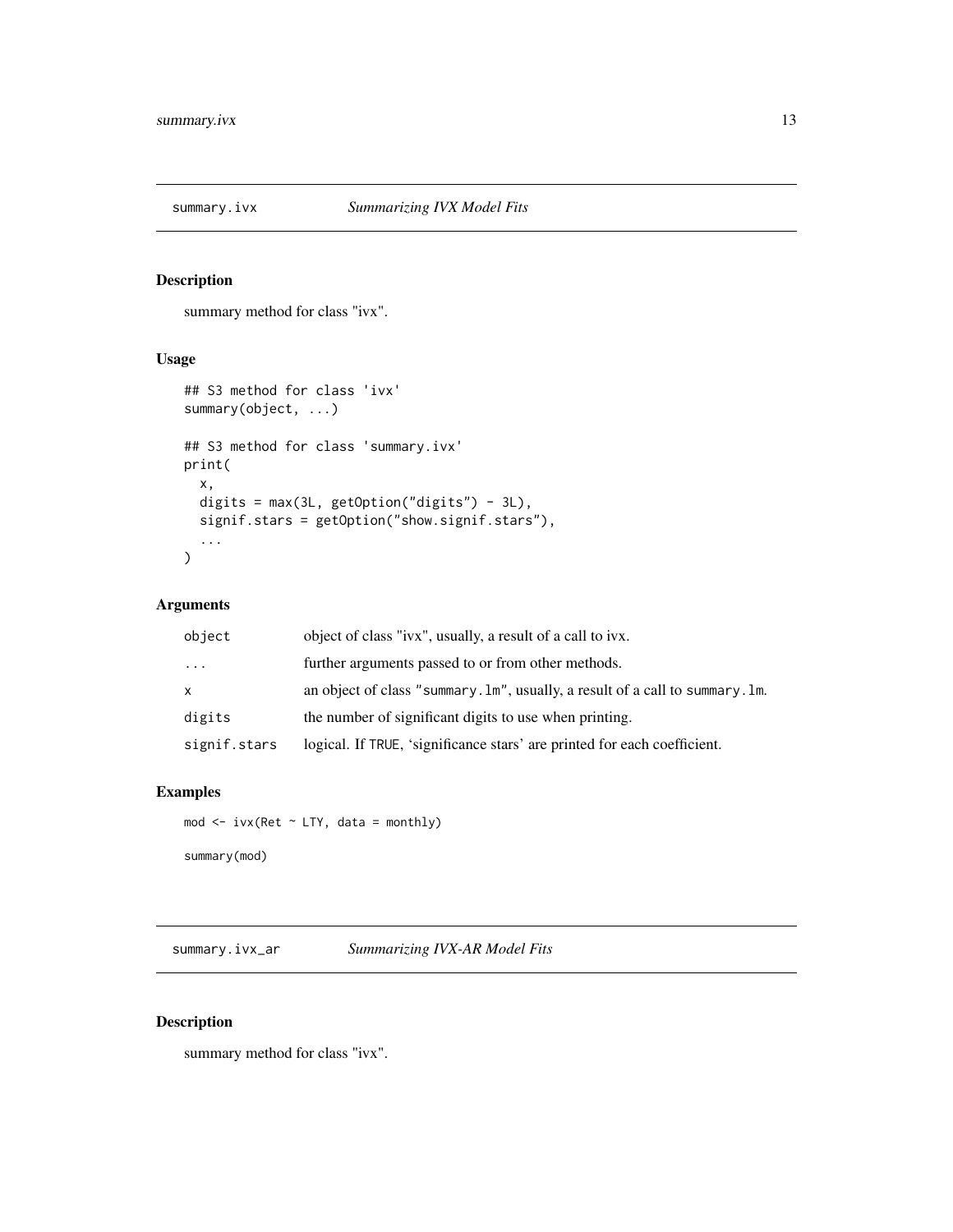#### Usage

```
## S3 method for class 'ivx_ar'
summary(object, ...)
## S3 method for class 'summary.ivx_ar'
print(
 x,
 digits = max(3L, getOption("digits") - 3L),
 signif.stars = getOption("show.signif.stars"),
  ...
)
```
#### Arguments

| object       | object of class "ivx_ar", usually, a result of a call to ivx_ar.              |
|--------------|-------------------------------------------------------------------------------|
| .            | further arguments passed to or from other methods.                            |
| $\mathsf{x}$ | an object of class "summary. Im", usually, a result of a call to summary. Im. |
| digits       | the number of significant digits to use when printing.                        |
| signif.stars | logical. If TRUE, 'significance stars' are printed for each coefficient.      |

#### Examples

mod <- ivx\_ar(Ret ~ LTY, data = kms)

summary(mod)

| Calculate Variance-Covariance Matrix for a Fitted Model Object |
|----------------------------------------------------------------|
|                                                                |

#### Description

Calculate Variance-Covariance Matrix for a Fitted Model Object

#### Usage

```
## S3 method for class 'ivx'
vcov(object, complete = TRUE, ...)
## S3 method for class 'summary.ivx'
vcov(object, complete = TRUE, ...)
```

| object                  | a fitted ivx and summary ivx object.                                                                                                       |
|-------------------------|--------------------------------------------------------------------------------------------------------------------------------------------|
| complete                | logical indicating if the full variance-covariance matrix should be returned. When<br>complete = TRUE, $vcov()$ is compatible with coef(). |
| $\cdot$ $\cdot$ $\cdot$ | additional arguments for method functions.                                                                                                 |

<span id="page-13-0"></span>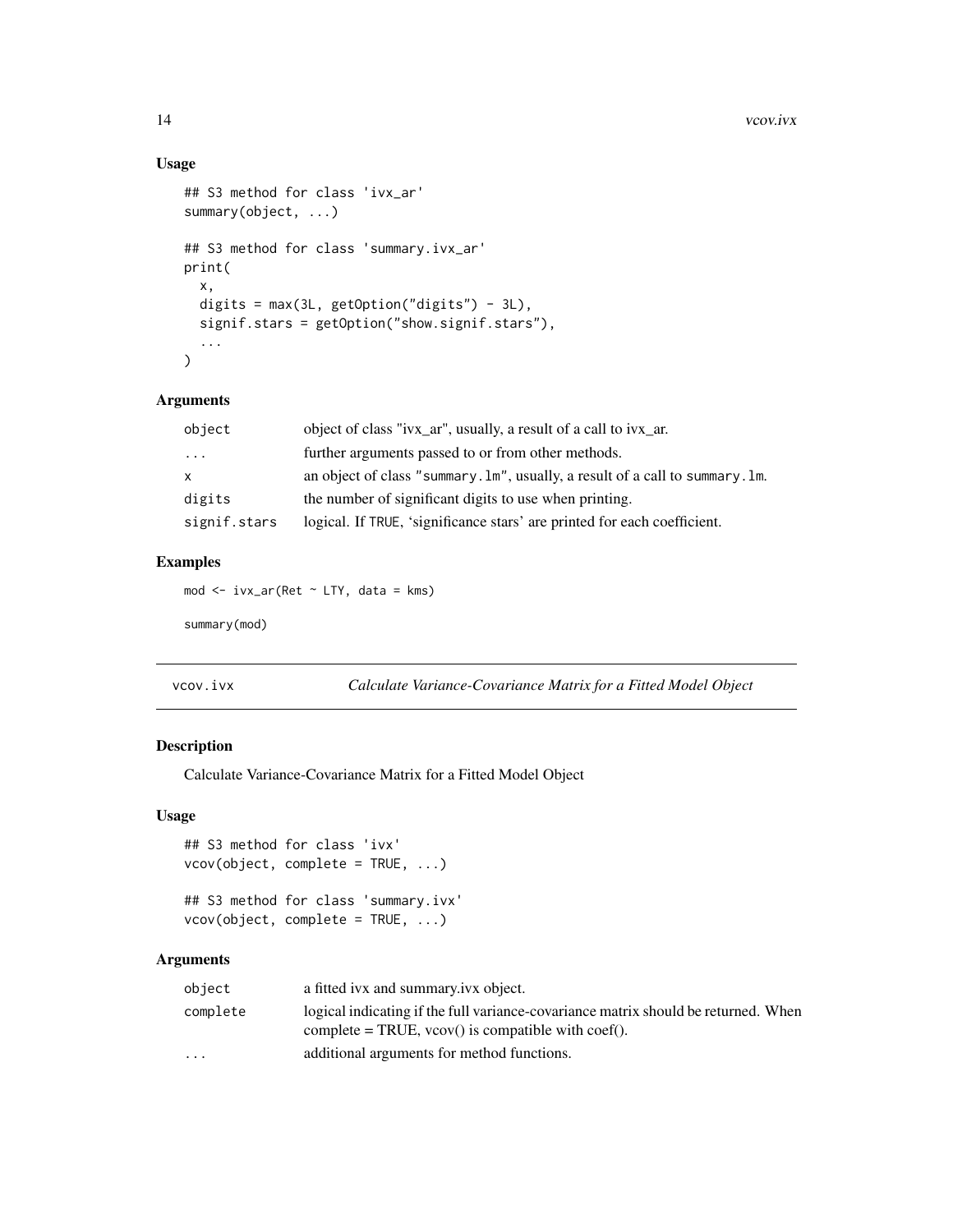#### <span id="page-14-0"></span> $y$ lpc  $15$

#### Value

A matrix of the estimated covariances between the parameter estimates of the model. This should have row and column names corresponding to the parameter names given by the coef method.

#### Examples

mod <- ivx(Ret ~ LTY, data = monthly)

vcov(mod)

ylpc *YLPC Quarterly data*

#### Description

The dataset that was used in ..., containing a range of variables.

#### Usage

ylpc

#### Format

An object of class spec\_tbl\_df (inherits from tbl\_df, tbl, data.frame) with 174 rows and 12 columns.

#### Source

```
https://www.tandfonline.com/doi/suppl/10.1080/01621459.2019.1686392/suppl_file/uasa_
a_1686392_sm7226.zip
```